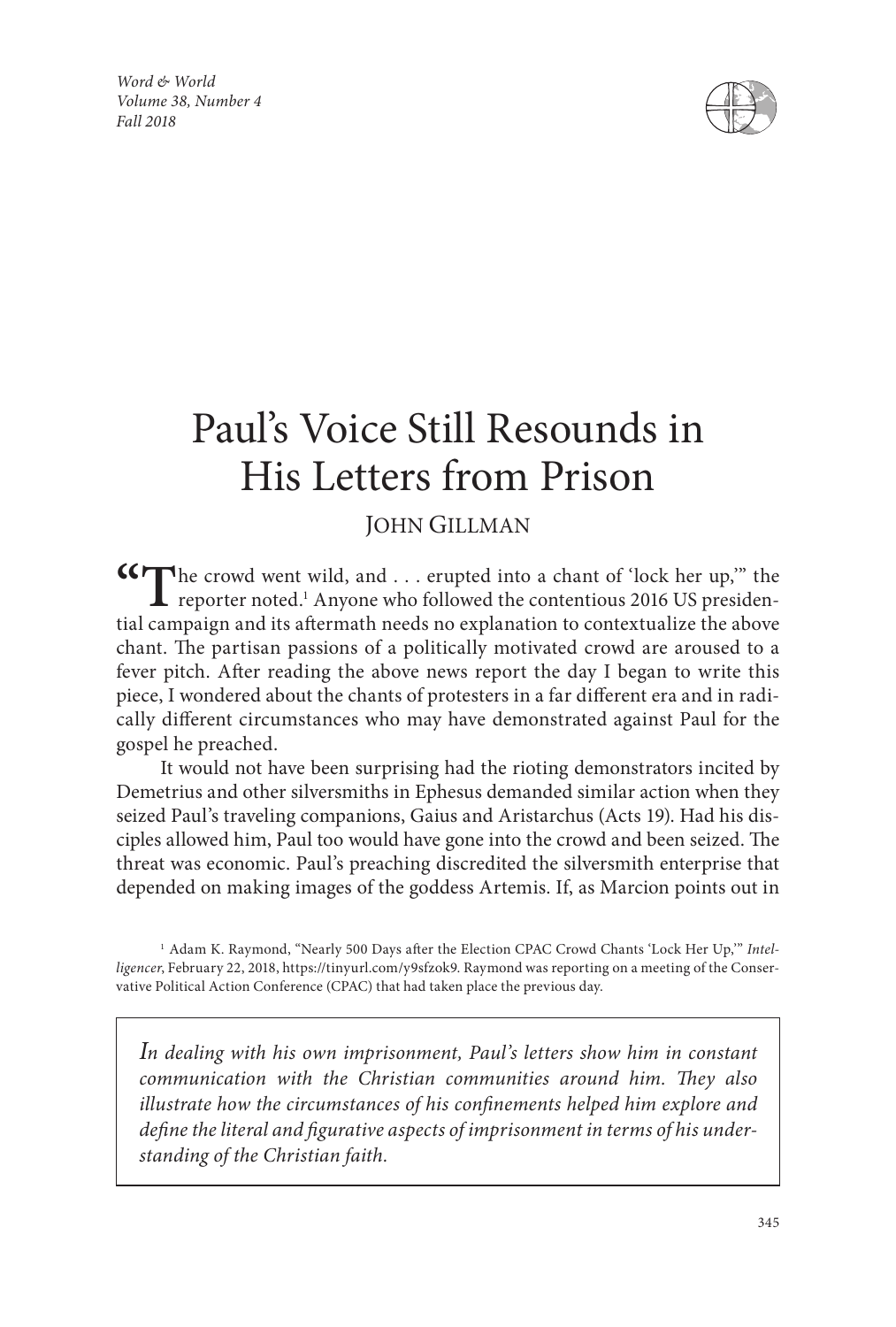his *Prologue*, Paul had been locked up on this or some other occasion during his nearly three-year stay there, this would have marked one of the four times he had been imprisoned; the three others are mentioned below.

Later, when Paul was in the temple courtyards in Jerusalem, the whole city was said to be in turmoil because of Paul (Acts 21:27–36), prompting the cohort commander to rescue Paul. For his safety, soldiers carried him through the rioting mob. They shouted, "Away with him!" (Acts 21:36), recalling the condemnatory shouts—like deafening drumbeats—of the crowd before Pilate at the sentencing of Jesus: "Crucify him" (Mark 15:13–14). Luke reports that Paul was imprisoned in Philippi (Acts 16:16–40), in Caesarea (Acts 23:12–24:27), and in Rome, where he remained for two years under house arrest (Acts 28:16, 30). Although not reported by Luke, Paul may have been imprisoned in Rome once again after his house arrest.

#### Roman Prisons: Not the Place to Be

What were conditions like for Paul in first-century Roman prisons? How did being "in chains/bonds," the regular expression he uses in his letters, influence Paul's relationships with individuals and the community? More specifically, in what way did the apostle's incarceration affect the content and mood of Philippians, Philemon, Colossians, and Ephesians—the four letters he writes from confinement?2

Without going into detail, Paul himself refers to the "hardships, calamities, beatings, imprisonments, riots, labors, sleepless nights, hunger" (2 Cor 6:4–5) he experienced, even boasting ("talking like a madman") that he had endured "far more imprisonments, with countless floggings, and often near death" (2 Cor 11:23) than had his opponents. Luke devotes almost one-fourth of Acts to Paul's imprisonment, demonstrating, in spite of this, the apostle's effectiveness in advancing the Gospel (Acts 21:33–28:31). He used every opportunity to testify about the Christ before magistrates, authorities, and judges; from them he commanded great respect.

Ancient sources portray a dismal picture of Roman prison conditions. They were dark, damp, and disease infected, very filthy, over-crowded, and underventilated. Prisoners were provided meager amounts of food and water; they were shamed and dishonored.<sup>3</sup> Most prisoners were restrained by chains and stocks.<sup>4</sup> Echoing these deplorable conditions, Paul speaks about his own trials: "we are hungry and thirsty, we are poorly clothed and beaten and homeless" (1 Cor 4:11).

Although he names them, surprisingly Paul himself does not bemoan the hardships he faces. Rather, through tact and clarity, he manifests a spirit of joy and

<sup>2</sup> I take all four letters to be authentic, although some argue that Ephesians, and possibly Colossians, are pseudonymous.<br><sup>3</sup> See Brian Rapske, *The Book of Acts and Paul in Roman Custody* (Grand Rapids: Eerdmans, 1994).<br><sup>4</sup> See Angela Standhartinger, "Letter from Prison as Hidden Transcript: What It Tells Us About the

People at Philippi," in *The People Beside Paul: The Philippian Assembly and History from Below*, ed. Joseph A. Marchal (Atlanta: SBL, 2015), 107–40, esp. 114–15.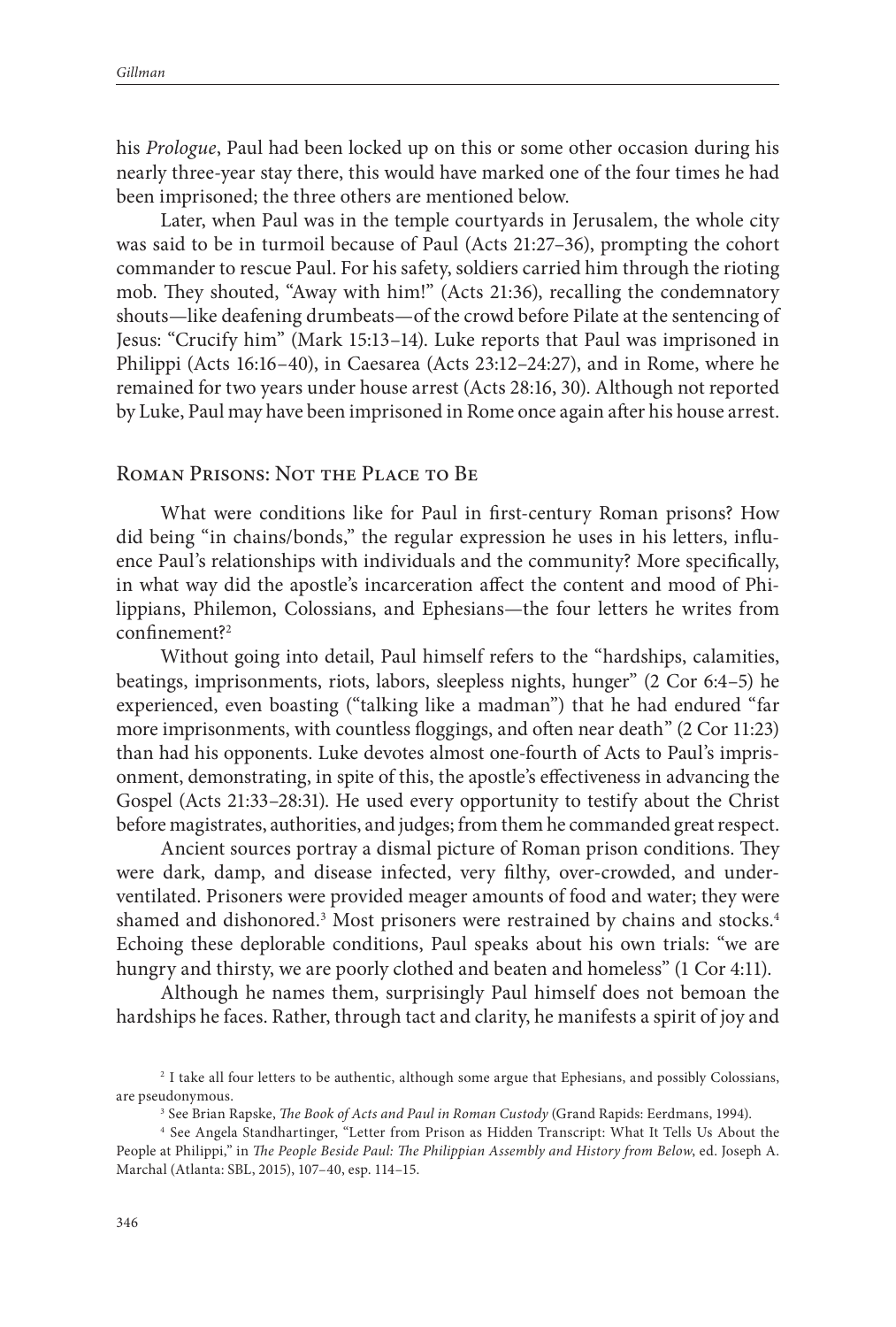freely asserts the preeminence of God's grace. He expands with cosmic dimensions his view of Christ and underscores the universal scope of the *ekklesia* (literally *assembly*, usually translated *church*). With the Philippians he rejoices (Phil 4:4–10), and with the Colossians, he even rejoices in his sufferings (Col 1:24); from Philemon, he experiences "much joy and encouragement" (Philippians 7), and to the Ephesians, he reiterates throughout a message of love, grace, and peace. A closer look at each of these letters from prison will manifest how Paul responds with hope and courage.

> *Paul himself does not bemoan the hardships he faces. Rather, through tact and clarity, he manifests a spirit of joy and freely asserts the preeminence of God's grace.*

#### Philippians: A Life Hanging in the Balance

While imprisoned, probably in Ephesus, Paul writes to the Philippians, the most joyful of all his letters. In the greeting, he calls himself and Timothy not apostles (see 1 Cor 1:1; 2 Cor 1:1) but rather "slaves of Christ Jesus" (Phil 1:1). This has a double nuance connoting both his identity as a servant of Christ as well as a captive of the Roman Empire.

Though confined and restrained, Paul is hardly discouraged. To the contrary, he attests: "I can do all things through him who strengthens me" (Phil 4:13). Indeed, Paul affirms that because of his imprisonment, the gospel has spread to everyone else, even becoming known to "the whole imperial guard" (Phil 1:13). Proclaiming the gospel in such a setting was no doubt risky business (Phil 1:14). Paul does not report why he was put in custody, but he does proclaim that this is "for Christ" (Phil 1:13). This gives him the meaning and purpose that might otherwise elude someone in such dire circumstances.

Using terms of endearment, Paul holds in his heart the Philippians he considers to be partners with him "in [his] imprisonment [literally, *bonds*] and in the defense and confirmation of the gospel" (Phil 1:7). Paul's very life hangs in the balance. Awaiting trial in the Roman legal system, he is uncertain whether he will be acquitted or sentenced to death, whether he will live or die. He explains that "living is Christ and dying is gain" (Phil 1:21), an alternative explained in the following three verses. The former means that he will be released and available for ongoing fruitful labor in the mission field (Phil 1:22a, 24), and the latter that "to depart [is to] be with Christ" (Phil 1:23).

A few interpreters suggest that Paul's comment, "I do not know which I prefer. I am hard pressed between the two" (Phil 1:22–23), implies that he has a choice. If so, this raises the question whether Paul is contemplating taking matters into his own hand and ending his life by suicide. Such a reading could offer biblical support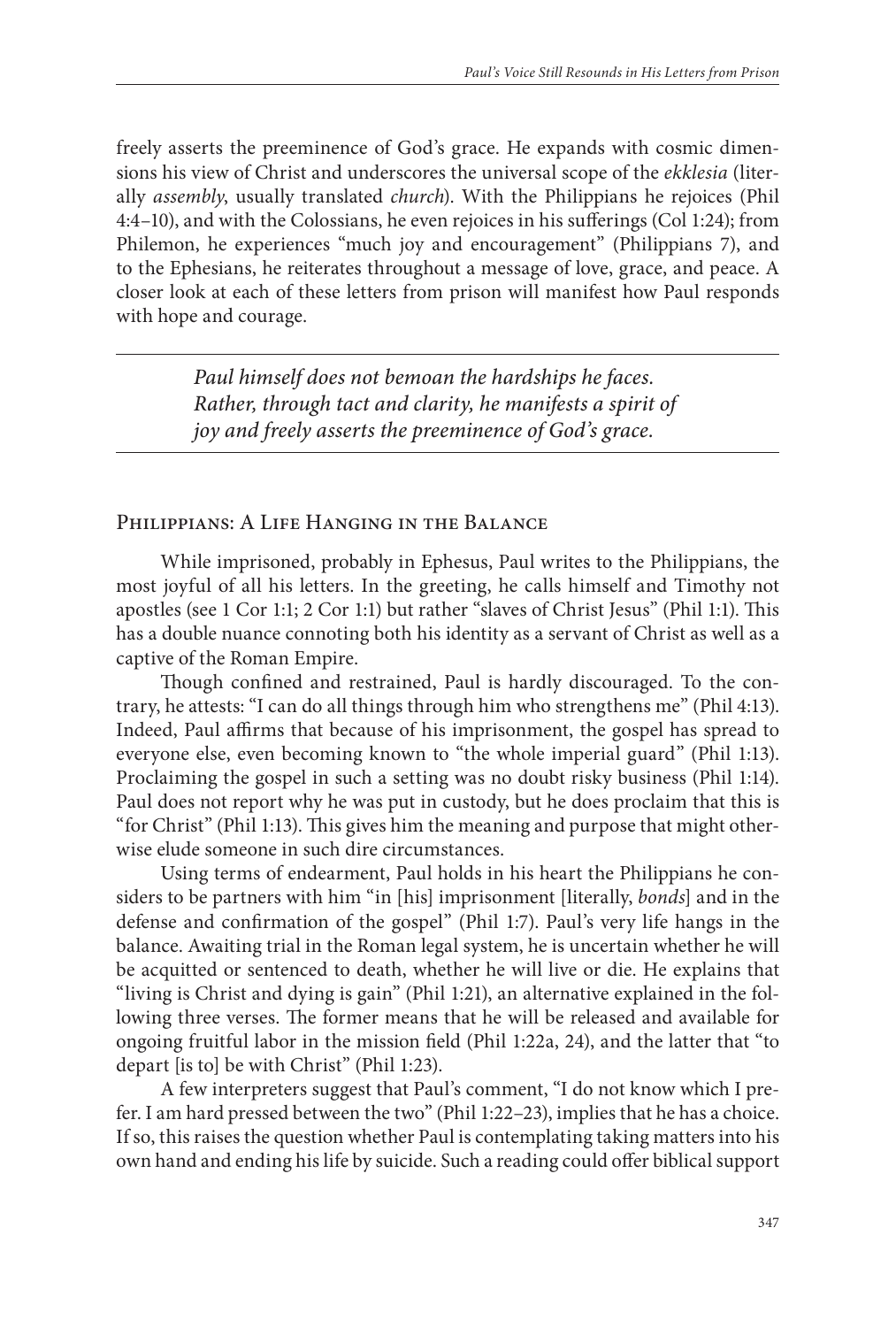for those who advocate the right to end one's life, now sanctioned by several states, including California, which passed the End of Life Option Act in June 2016.

However, this reading of Philippians is hardly consistent with the joyful and upbeat tone of the letter.<sup>5</sup> Far from being despondent, Paul presents himself as optimistic and grateful. Ministering to Paul, and evidently bolstering his spirit, is Epaphroditus, Paul's brother, coworker, fellow soldier, and messenger from the community (Phil 2:25–30). It is unknown whether this coworker lived with Paul in prison or was arrested when he brought money from the Philippians to support Paul (Phil 4:18).

Whatever the situation, Epaphroditus's faithful service to Paul in chains calls to mind the ministry of two outstanding women in our time, Mother Antonia Brenner and Sr. Helen Prejean. The former was an unhappy Beverly Hills socialite before she gave her life to serve and eventually to live among convicted murderers and gang leaders in the notorious La Mesa State Penitentiary in Tijuana, Mexico. Not only did she bring light to the incarcerated, her very presence among and prophetic challenge to the often-hardened prison guards prompted them to be more humane to those in their charge.<sup>6</sup> Sr. Helen devoted herself to be that "one loving face" to those on death row before their final walk to the death chamber.7 For many years she has been an ardent opponent of the death penalty.

> *In subtle ways, Paul confronts the worldview of imperial Rome by insisting that one's true citizenship is in heaven (Phil 3:10) and by confessing Jesus Christ, not the emperor, as Lord and Savior (Phil 2:11; 3:20).*

We know little about Paul's relationship with or influence upon the "whole praetorium" to whom the gospel became well known (Phil 1:13) or "those of the emperor's household" who sent their greetings to the Philippians (Phil 4:22). The former undoubtedly read Paul's letter, a reality that Paul would have been well aware of when he penned the missive. In subtle ways, Paul confronts the worldview of imperial Rome by insisting that one's true citizenship is in heaven (Phil 3:10) and by confessing Jesus Christ, not the emperor, as Lord and Savior (Phil 2:11; 3:20).

<sup>5</sup> See N. Clayton Croy, "'To Die Is Gain' (Philippians 1:19–26): Does Paul Contemplate Suicide?," *Journal of Biblical Literature* 122, no. 3 (2003): 517–31. 6 See Mary Jordan and Kevin Sullivan, *The Prison Angel: Mother Antonia's Journey from Beverly Hills to* 

*a Life of Service in a Mexican Jail* (New York: Penguin, 2006).

<sup>7</sup> See Helen Prejean, *Dead Man Walking: An Eyewitness Account of the Death Penalty in the United States* (New York: Knopf Doubleday, 1994), also made into a film (*Dead Man Walking*, 1995) and an opera (*Dead Man Walking*, 2000). See also Bryan Stevenson, *Just Mercy: A Story of Justice and Redemption* (New York: Spiegel & Grau, 2014). Stevenson, a Harvard-educated attorney and founder of Equal Justice Initiative, has defended many on death row, a number of whom who ended up there through a miscarriage of justice.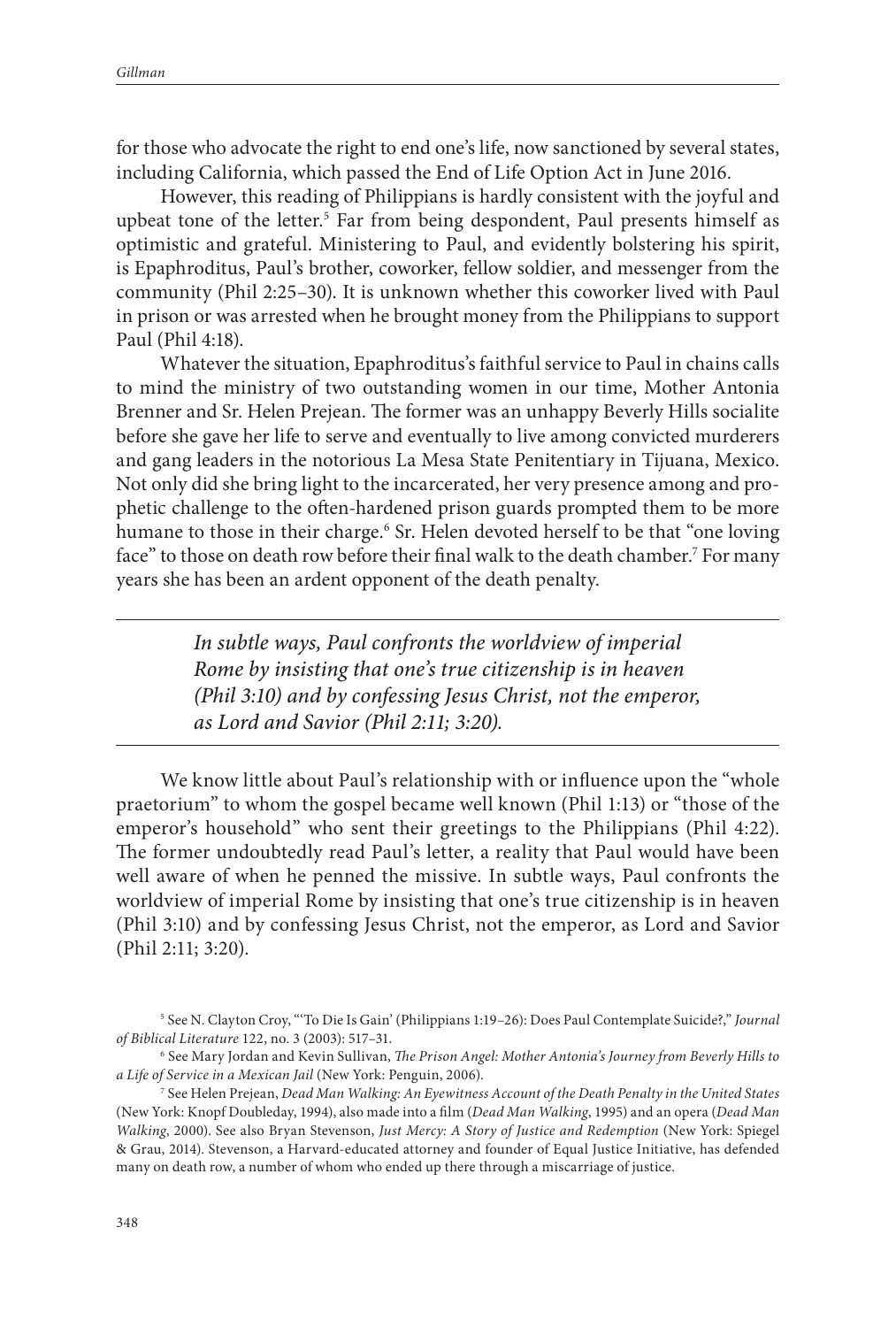#### Colossians: Not without Suffering

"We must learn to regard people less in the light of what they do or omit to do, and more in the light of what they suffer," wrote Dietrich Bonhoeffer during his two-year imprisonment under the Nazi regime, ending in execution by hanging on April 9, 1945.<sup>8</sup> It was through Paul's suffering that the Colossians came to know him, confined for two years in house arrest in Rome and perhaps a later imprisonment in that city before being put to death at the hand of Nero. Paul was no stranger to suffering. Twice in the concluding chapter of Colossians he refers to his imprisonment and asks to be remembered (Col 4:10, 18).

In one of the most perplexing verses in the New Testament, Paul writes that his sufferings are for "your sake" and that he is "filling up what is lacking in the afflictions of Christ" (Col 1:24). By no means is he suggesting that the atoning death of Christ on the cross is insufficient to bring about redemption, reconciliation, and the forgiveness of sins (Col 1:14, 22). For Christ in his kingdom is "all and in all" (Col 1:13; 3:11) and the mystery of God (Col 2:2; 4:2).

How does Paul understand his sufferings? Is suffering necessary for the gospel to penetrate the hearts of interested inquirers or skeptical bystanders? Generally, for Paul sufferings are a sign of an authentic apostle (1 Cor 4:9–13; 2 Cor 11:21–33; Gal 6:17). Nonetheless, he does not glorify his afflictions. But in what manner do his apostolic sufferings benefit the *ekklesia*, the body of Christ (Col 1:24)?

There is no indication that Paul sees his suffering as part of the Messianic woes, such that the more he endures, the less the community has to, as proposed by some interpreters (see Mark 13:8, 19–20, 24). Perhaps Paul's meaning is multivalent, implying on the one hand the mystical union between Christ and the *ekklesia*, who are closely linked through suffering, and on the other hand the exemplary value of Paul's suffering for the community.<sup>9</sup> Regarding the latter, by suffering on their behalf, Paul enhances his own status among them and bolsters his authority for the admonitions, ethical demands, and teachings he puts before them (Col 2:8–20; 3:5–4:6).

In their sufferings, both Paul and Bonhoeffer maintained hope in dismal circumstances. The apostle reminds the Colossians that hope is contained "in the word of truth" (Col 1:5), is "promised by the Gospel" they have heard (Col 1:23), is grounded in Christ, their "hope of glory" (Col 1:27), and is "laid up for [them] in heaven" (Col 1:5). Refined in the crucible of his own suffering and firmly reminding them of their hope, Paul urges the Colossians to abandon their empty, seductive philosophy enamored with deceptive "elemental spirits of the universe" (Col 2:8). Evidently, they were led astray by astral power and engaged in novel cultic practices. They forgot that Christ alone is their hope for glory.

<sup>8</sup> Dietrich Bonhoeffer, *Letters and Papers from Prison*, ed. John W. de Gruchy, trans. Reinhard Krauss,

<sup>&</sup>lt;sup>9</sup> See Jerry L. Sumney, "'I Fill Up What Is Lacking in the Afflictions of Christ': Paul's Vicarious Suffering in Colossians," *Catholic Biblical Quarterly* 68, no. 4 (2006): 679.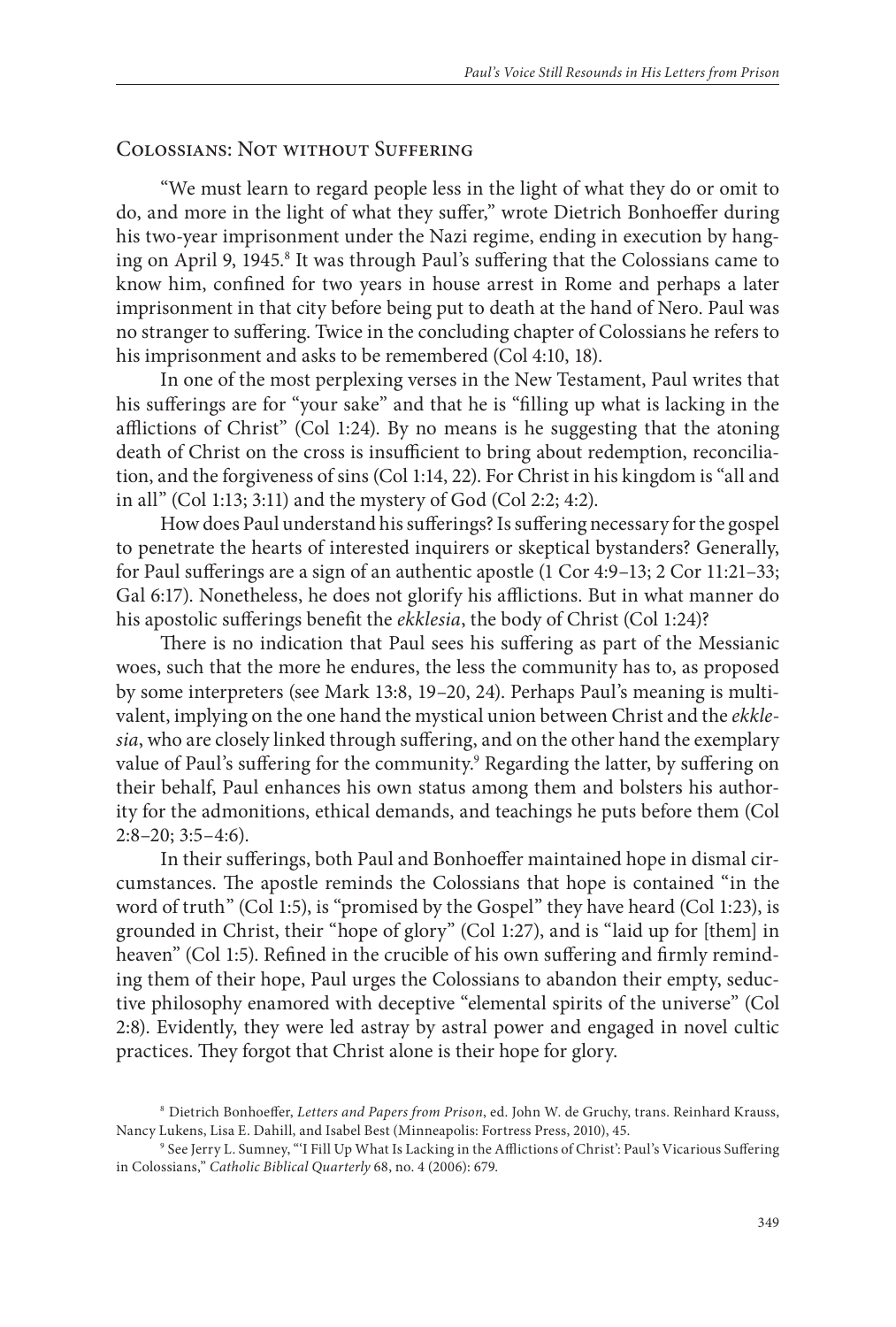More so than in his other letters, with the exception of Ephesians, Paul's view of Christ is expansive. I am struck by the contrast between Paul's constricted confinement and the vastness of his Christ vision, poetically captured in the marvelous hymn in Col 1:15–20. Recalling the Genesis story of creation where humans are fashioned in the image of God, Christ is proclaimed as the image of the invisible God. Three other ideas follow: through Christ all created things, including the principalities and powers that fascinated the wayward Colossians, came into being. Second, it is Christ, not Paul or any of the pillars in Jerusalem, who is the head of the church. And third, this Christ is the firstborn of the dead, and hence the foundation for the hope reserved for believers in heaven (see Col 1:5).

> *I am struck by the contrast between Paul's constricted confinement and the vastness of his Christ vision, poetically captured in the marvelous hymn in Col 1:15–20.*

#### Philemon: Being Useful in Prison

Three times in the shortest letter in the New Testament, Paul mentions his imprisonment (Phlm 1:1, 9, 10, 13). He is a prisoner "of Christ Jesus" and "for the gospel." The letter to Philemon is closely linked with Colossians. Mentioned in the latter as being from Colossae is the slave Onesimus whose fate is the main theme of the former. Also, in both letters the same five people send greetings: Epaphras, Mark, Aristarchus, Demas, and Luke (Col 4:10–14; Phlm 1:23–24). Because of these connections, it is safe to assume that Paul wrote these two letters at the same time and place, probably, as suggested above, during his Roman imprisonment. Also, Paul names Timothy as the cosender of the letter and remarks that Epaphras was his fellow prisoner.

Paul writes to Philemon, a prosperous slave owner and host of the local *ekklesia*, strongly urging him to accept back Onesimus, who had found his way to Paul, "no longer as a slave but more than a slave, a beloved brother" (Phlm 1:16). Although the text does not specify, it is commonly assumed that Onesimus is a runaway slave. If so, Paul would have been obligated to return him to his owner, Philemon.

Having become his father in the faith, Paul developed a close relationship with Onesimus, referring to him as "my own heart" (Phlm 1:12) and "a beloved brother—especially to me" (Phlm 1:16). Paul seems to be doing nothing less than granting status to one without status. In a clever play on the name Onesimus, meaning *useful* in Greek, Paul explains to Philemon that Onesimus formerly "was useless to you, but now he is indeed useful to both you and me" (Phlm 1:11). I wonder whether Philemon would have retained a slave that was useless to him. Without demanding that Philemon give Onesimus his freedom, Paul seems to be subtly subverting the commonly accepted criteria of what is useful.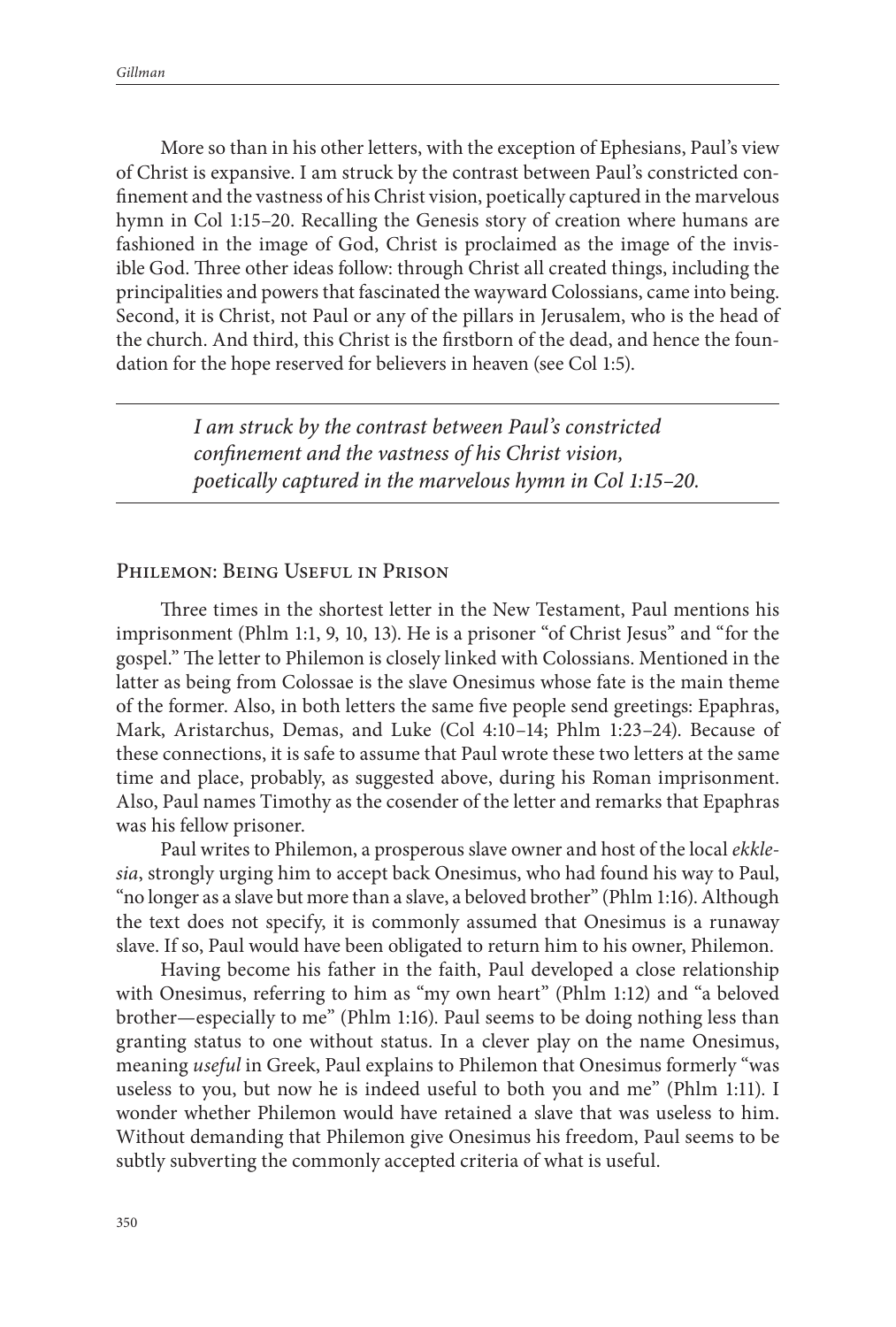Ironically, the imprisoned Paul has inverted the hierarchical system. He has become the father to the slave master Philemon, having brought him into the faith (Phlm 1:19), as he has become the father to his adopted son Onesimus (Phlm 1:10). By expecting Philemon to accept Onesimus back as a brother, Paul gives them the same status, thus transforming the master-slave power dynamic into a relationship of equals in the *ekklesia*.

> *Ironically, the imprisoned Paul has inverted the hierarchical system. He has become the father to the slave master Philemon, having brought him into the faith.*

The pressure is on Philemon, for Paul not only tells the leader of the house church to "welcome him as you would welcome me" (Phlm 1:17) but also to prepare a guest room for Paul, for he plans on coming (Phlm 1:22). Would that we had access to the animated discussion that probably took place after Paul's letter was read in the house church that would have included slave and free, male and female, perhaps even other slave owners.

Paul's voice is dominant in this brief letter, but what about the hidden voice of Onesimus? Did Onesimus cajole and ultimately convince Paul to intervene on his behalf with his master Philemon? To what extent has Onesimus, "a minor character in the narrative world of Philemon, [played] a major role in subverting the hierarchy of unjust social systems," particularly that of slavery in the Roman imperial world?10

The issues and dynamics raised in Paul's letter to Philemon are not unlike the transformational role that another prisoner, held captive for over twenty-seven years, mainly on Robben Island, South Africa, played in confronting injustice in that country. Allowed to write three letters a month, Nelson Mandela used the power of the pen to engage with those on both sides of the apartheid debate. Through his unrelenting advocacy for reconciliation and inclusion, Mandela went from prisoner to president of an emerging democracy.<sup>11</sup> He was honored as a recipient of the Nobel Peace Prize (1993). In a very different manner, Paul's recognition came after his death with his letters being accorded normative status by inclusion in the canon of Christian Scriptures.

#### Ephesians: An Ambassador in Chains

In a letter more universal and impersonal in tone than his other missives, Ephesians is Paul's fourth composition written from prison, probably in Rome.

<sup>10</sup> Sung Uk Lim, "Onesimus: Re-Reading Paul's Letter to Philemon from the Margins," *Theology Today* 73, no. 3 (2016): 215–29. 11 See Steven Mufson, "Mandela's Letters from Prison Built a New South Africa," *Washington Post*, June

<sup>28, 2013,</sup> https://tinyurl.com/y7w9kdkm.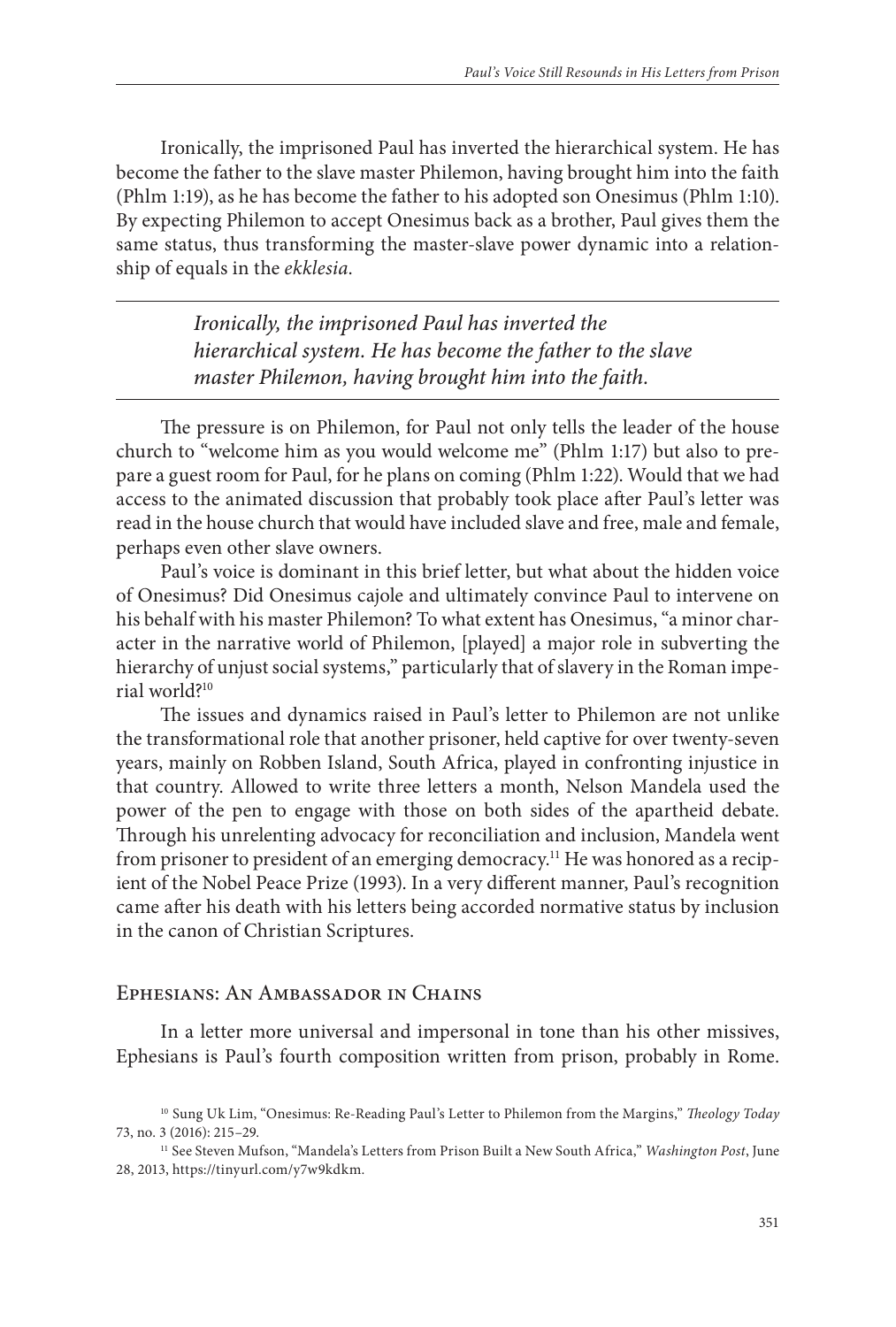Tychicus is named as a messenger in both Ephesians (6:21) and Colossians (4:7). The syntactical overlap in these verses as well as the letters as a whole—almost half the verses in the former (75 of 155) have parallel passages in the latter—suggests that Colossians was used as a source for Ephesians.

Three times Paul states that he is "in chains" (Eph 3:1; 4:1; 6:20). Similar to the other letters, he is a prisoner "for Christ Jesus" (Eph 3:1) and "in the Lord" (Eph 4:1). Not surprisingly, he is suffering, and he asks the Ephesians not to lose heart because of this (Eph 3:13). As in Colossians, he wants Tychicus to tell them everything about him. For others to be aware of his plight must surely bring a sense of comfort and encouragement. There is a mutuality to the experience, as Paul writes elsewhere: "If we are being afflicted, it is for your consolation and salvation; if we are being consoled, it is for your consolation" (2 Cor 1:6).

In this letter Paul seems to pull back from his egalitarian stance toward slaves reflected in Philemon. Here he commands slaves to be obedient to their earthly masters (Eph 6:5; see Col 3:22). But Paul doesn't stop there. He elevates their status, calling them "slaves of Christ." Paul goes one step further, admonishing them to do "the will of God from the heart" and to serve with enthusiasm the Lord (literally *Master*) and not human beings (Eph 6:6–7). Although Paul does not call for an end to slavery, this principle is nothing less than subversive.

Paul then reprimands slave masters, commanding them to "stop threatening [the NABRE translates *stop bullying*] them, for you know that both of you have the same Master in heaven, and with him there is no partiality" (Eph 6:9). Contrary to what might have been their previous dehumanizing behaviors, masters are to treat their slaves with respect for both are under the authority of same heavenly Master.

Even while in prison, Paul exercises his authority as apostle for the "holy ones" in Ephesus.12 He appropriates Roman imperial imagery to articulate a new social context for the *ekklesia*. God, not the emperor, is the supreme benefactor (Eph 1:3–10); Christ is the one who establishes true peace, in stark contrast to the *Pax Romana* (Eph 2:15). Together with the Jews, the gentiles are part of the commonwealth (*politeia*) of Israel (Eph 2:12), fellow-citizens (*sumpolites*) with the holy ones, strangers no longer (Eph 2:19).

With supreme irony, Paul names himself an "ambassador in chains" (Eph 6:20; see "ambassadors for Christ" in 2 Cor 5:20 and the variant reading in Phlm 1:9), a diplomatic title that gives him more freedom than the ordinary citizen. In the Roman political system, ambassadors served as official representatives of the emperor. In stark contrast, Paul is the divinely commissioned courier for the mystery of the gospel, which he endeavors to make known "with boldness" (Eph 6:19).

Similar to the other letters of imprisonment, Paul does not recount the charges that landed him in prison. However, as a fearless spokesperson not for the Roman emperor but for Christ, who is "far above every rule and authority and

<sup>&</sup>lt;sup>12</sup> The manuscript evidence for reading "in Ephesus" is mixed. The stronger attestation omits "in Ephesus."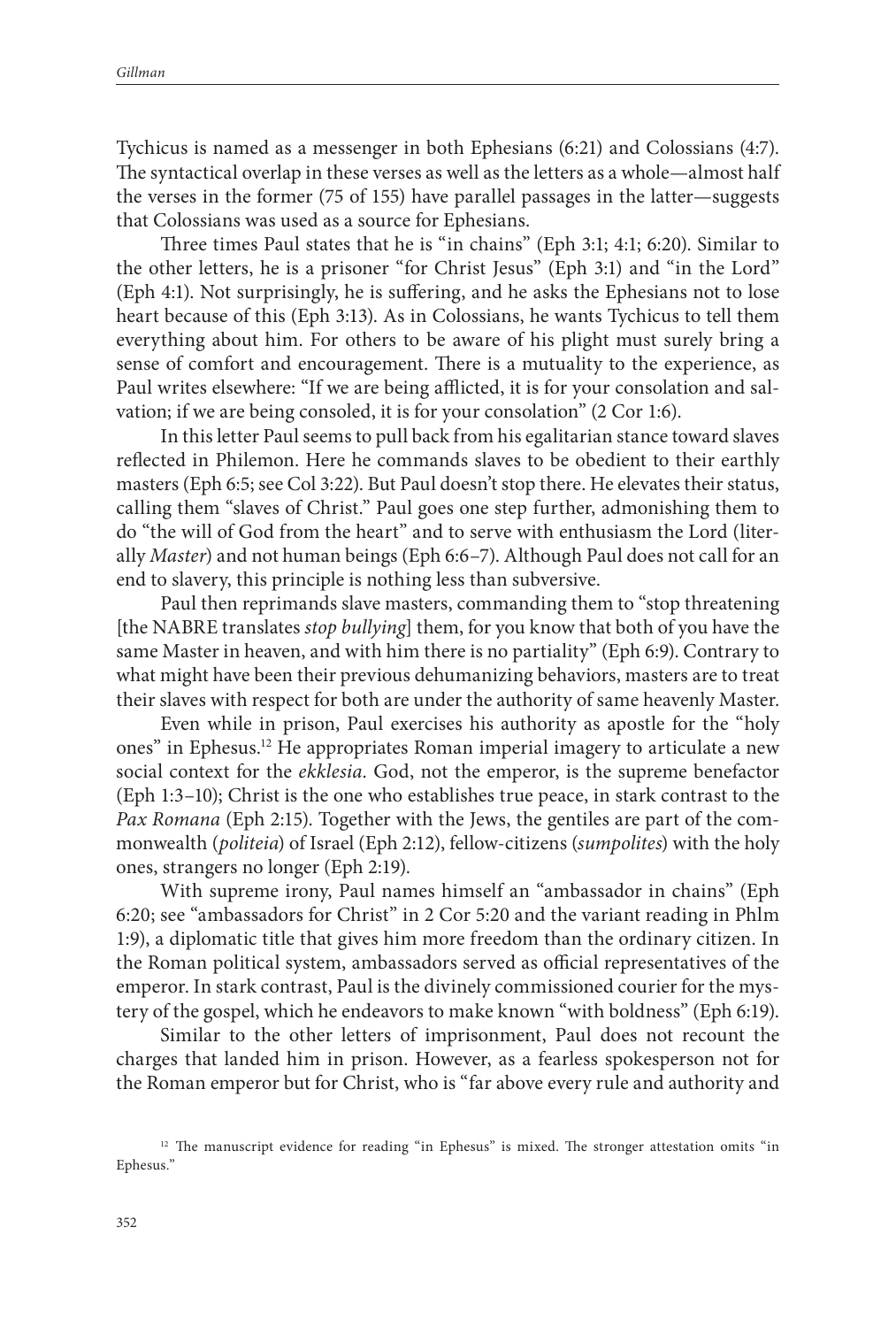power and dominion" (Eph 1:21), it would not be surprising had he been accused of undermining the Roman imperial cult of emperor worship. Not unrelated to Paul's run-in with the state is Martin Luther King Jr.'s arrest and imprisonment because of civil disobedience. Charged with demonstrating without a permit, he was thrown in prison where he wrote over fifty years ago what has become his legendary "Letter from Birmingham Jail."13

### **CONCLUSION**

To those who find themselves in discouraging circumstances, faced with daunting challenges, or overcome by unrelenting suffering, Paul's letters from prison offer encouragement and hope. Surely, he had his dark days when he felt afflicted in every way, yet he does not reflect on those moments. Instead we hear about a joyful spirit sustained by his close relationship with Christ and the communities who cared for him. Never referring to himself as a prisoner of Rome, Paul identifies himself as a prisoner for Christ.

> *Surely, he had his dark days when he felt afflicted in every way, yet he does not reflect on those moments. Instead we hear about a joyful spirit sustained by his close relationship with Christ and the communities who cared for him.*

As a prisoner, Paul was far from isolated. He had fellow prisoners, such as Epaphras, to connect with. He had visitors such as Onesimus, those who ministered to him such as Epaphroditus, and those such as Tychicus who shared news about him with the communities he loved. Paul was the recipient of financial support from the Philippians and was supported in prayer by many. He probably disturbed the conscience of Philemon, raised concern among Roman authority figures, and may have been instrumental in bringing members of the praetorium or Caesar's household to Christ. While restrained in chains, he remained embedded in the larger community. The testimony from his letters has much to offer to those confined in prison as well as to communities of faith. For the latter, the importance of outreach to the incarcerated cannot be overemphasized.

Beyond the condition of literal imprisonment, the metaphorical sense also arises. Those afflicted with intractable pain, whether physical or emotional, may be hard pressed to have a reason to continue to go on. Those suffering from Parkinson's may at times feel that their spirit is imprisoned in a slowly deteriorating body.

<sup>&</sup>lt;sup>13</sup> Originally written on the margins of newspaper, a transcribed copy of the letter is available on the Online King Records Access, The Martin Luther King Jr. Research and Education Institute, Stanford University, https://tinyurl.com/y9ul3ejr.